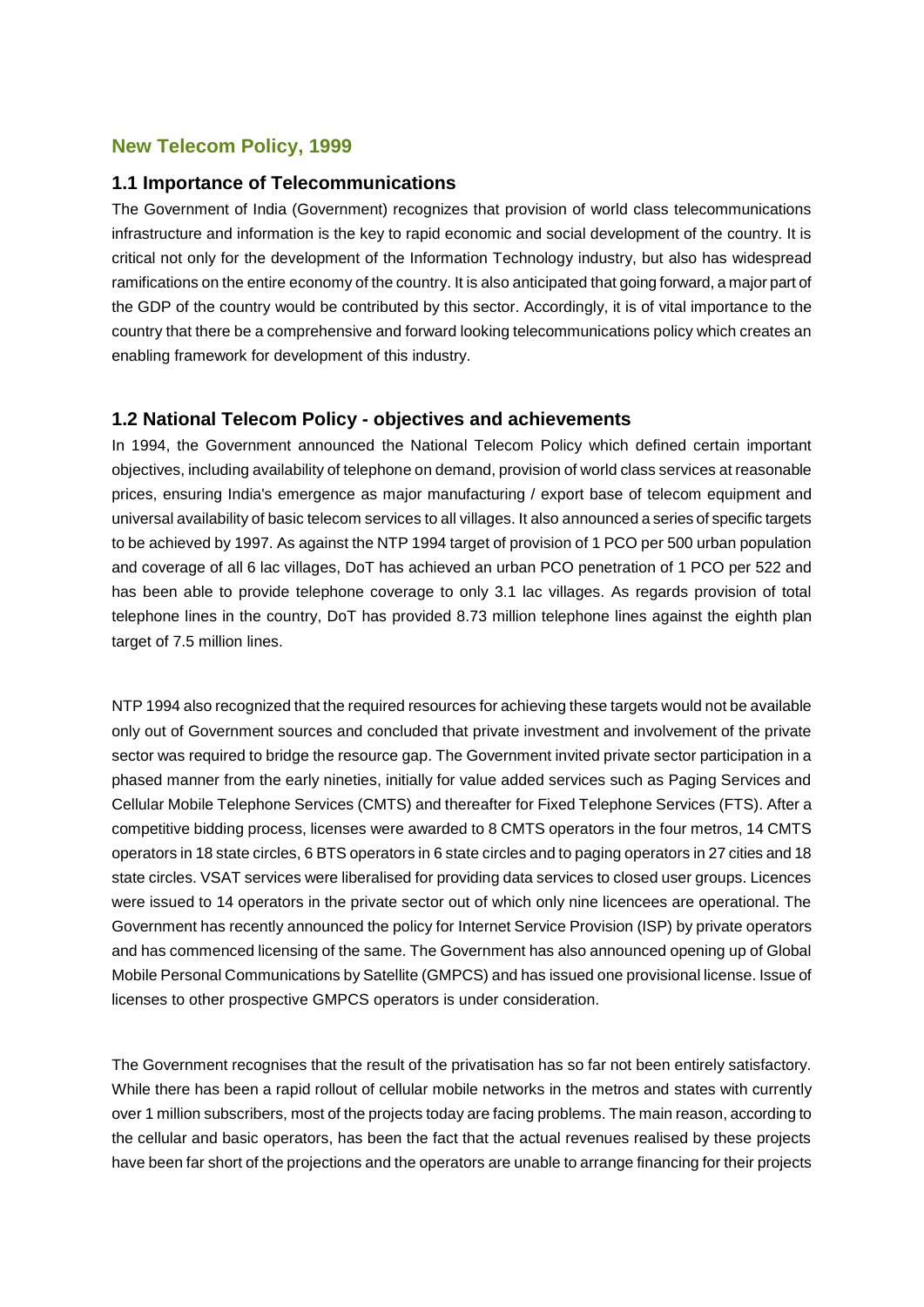and therefore complete their projects. Basic telecom services by private operators have only just commenced in a limited way in two of the six circles where licenses were awarded. As a result, some of the targets as envisaged in the objectives of the NTP 1994 have remained unfulfilled. The private sector entry has been slower than what was envisaged in the NTP 1994.

The government views the above developments with concern as it would adversely affect the further development of the sector and recognises the need to take a fresh look at the policy framework for this sector.

Click here to read [National Telecom Policy 1994](http://www.dot.gov.in/telecom-polices/national-telecom-policy-1994)

#### **1.3 Need for a new telecom policy**

In addition to some of the objectives of NTP 1994 not being fulfilled, there have also been far reaching developments in the recent past in the telecom, IT, consumer electronics and media industries worldwide. Convergence of both markets and technologies is a reality that is forcing realignment of the industry. At one level, telephone and broadcasting industries are entering each other's markets, while at another level, technology is blurring the difference between different conduit systems such as wireline and wireless. As in the case of most countries, separate licences have been issued in our country for basic, cellular, ISP, satellite and cable TV operators each with separate industry structure, terms of entry and varying requirement to create infrastructure. However this convergence now allows operators to use their facilities to deliver some services reserved for other operators, necessitating a relook into the existing policy framework. The new telecom policy framework is also required to facilitate India's vision of becoming an IT superpower and develop a world class telecom infrastructure in the country.

#### **2.0 Objectives and targets of the New Telecom Policy 1999**

The objectives of the NTP 1999 are as under:

- Access to telecommunications is of utmost importance for achievement of the country's social and economic goals. Availability of affordable and effective communications for the citizens is at the core of the vision and goal of the telecom policy. Strive to provide a balance between the provision of universal service to all uncovered areas, including the rural areas, and the provision of high-level services capable of meeting the needs of the country's economy; Encourage development of telecommunication facilities in remote, hilly and tribal areas of the country;
- Create a modern and efficient telecommunications infrastructure taking into account the convergence of IT, media, telecom and consumer electronics and thereby propel India into becoming an IT superpower;
- Convert PCO's, wherever justified, into Public Teleinfo centres having multimedia capability like ISDN services, remote database access, government and community information systems etc.
- Transform in a time bound manner, the telecommunications sector to a greater competitive environment in both urban and rural areas providing equal opportunities and level playing field for all players;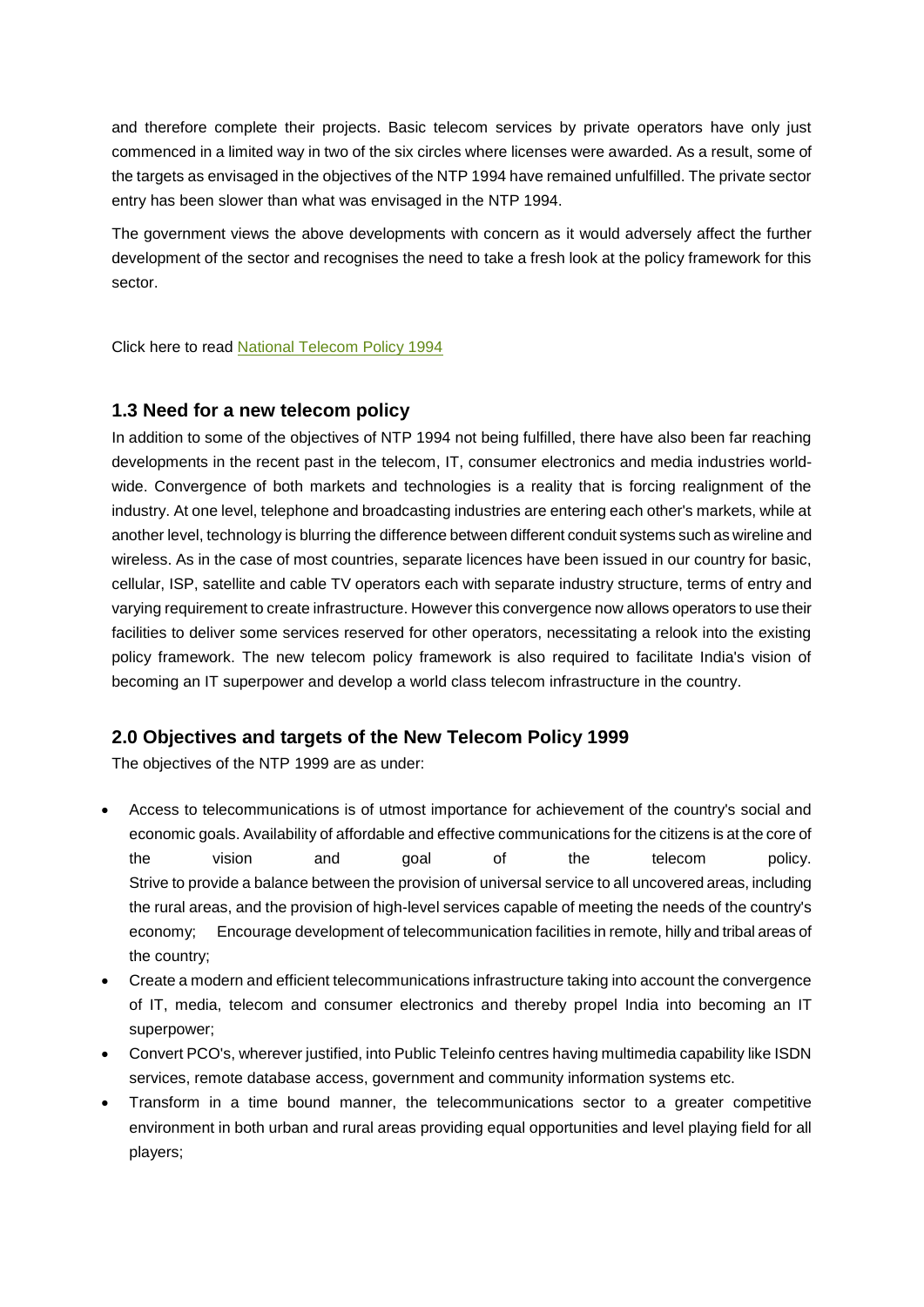- Strengthen research and development efforts in the country and provide an impetus to build worldclass manufacturing capabilities
- Achieve efficiency and transparency in spectrum management
- Protect the defence & security interests of the country
- Enable Indian Telecom Companies to become truly global players.

In line with the above objectives, the specific targets that the NTP 1999 seeks to achieve would be:

- Make available telephone on demand by the year 2002 and sustain it thereafter so as to achieve a teledensity of 7 by the year 2005 and 15 by the year 2010
- Encourage development of telecom in rural areas making it more affordable by suitable tariff structure and making rural communication mandatory for all fixed service providers Increase rural teledensity from the current level of 0.4 to 4 by the year 2010 and provide reliable transmission media in all rural areas
- Achieve telecom coverage of all villages in the country and provide reliable media to all exchanges by the year 2002
- Provide Internet access to all district head quarters by the year 2000
- Provide high speed data and multimedia capability using technologies including ISDN to all towns with a population greater than 2 lac by the year 2002

### **3.0 New Policy Framework**

The New Policy Framework must focus on creating an environment, which enables continued attraction of investment in the sector and allows creation of communication infrastructure by leveraging on technological development. Towards this end, the New Policy Framework would look at the telecom service sector as follows '

- Cellular Mobile Service Providers, Fixed Service Providers and Cable Service Providers, collectively referred to as 'Access Providers'
- Radio Paging Service Providers
- Public Mobile Radio Trunking Service Providers
- National Long Distance Operators
- International Long Distance Operators
- Other Service Providers
- Global Mobile Personal Communication by Satellite (GMPCS) Service Providers
- V-SAT based Service Providers

## **3.1 Access Providers**

### **3.1.1 Cellular Mobile Service Providers**

The Cellular Mobile Service Providers (CMSP) shall be permitted to provide mobile telephony services including permission to carry its own long distance traffic within their service area without seeking an additional licence. Direct interconnectivity between licenced CMSP's and any other type of service provider (including another CMSP) in their area of operation including sharing of infrastructure with any other type of service provider shall be permitted. Interconnectivity between service providers in different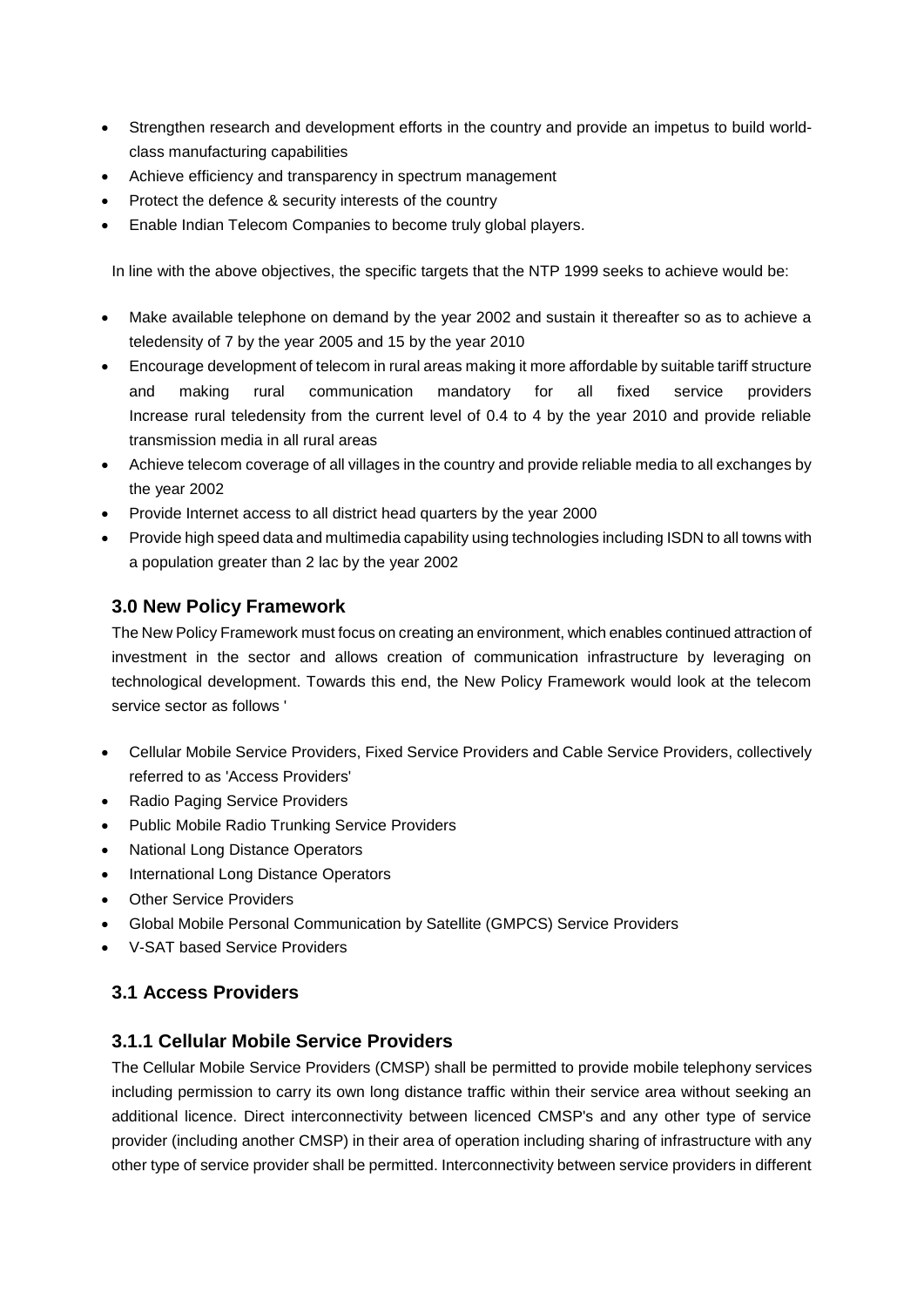service areas shall be reviewed in consultation with TRAI and the same would be announced by August 15, 1999 as a part of the structure for opening up national long distance. The CMSP shall be allowed to directly interconnect with the VSNL after opening of national long distance from January 1, 2000. The CMSP shall be free to provide, in its service area of operation, all types of mobile services including voice and non-voice messages, data services and PCOs utilizing any type of network equipment, including circuit and/or packet switches, that meet the relevant International Telecommunication Union (ITU) / Telecommunication Engineering Center (TEC) standards.

CMSP would be granted separate licence, for each service area. Licences would be awarded for an initial period of twenty years and would be extendible by additional periods of ten years thereafter. For this purpose, service areas would be categorized into the four metro circles and Telecom circles as per the existing policy. CMSP would be eligible to obtain licences for any number of service areas.

Availability of adequate frequency spectrum is essential not only for providing optimal bandwidth to every operator but also for entry of additional operators. Based on the immediately available frequency spectrum band, apart from the two private operators already licenced, DOT / MTNL would be licenced to be the third operator in each service area in case they want to enter, in a time bound manner. In order to ensure level playing field between different service providers in similar situations, licence fee would be payable by DoT also. However, as DoT is the national service provider having immense rural and social obligations, the Government will reimburse full licence fee to the DoT.

It is proposed to review the spectrum utilisation from time to time keeping in view the emerging scenario of spectrum availability, optimal use of spectrum, requirements of market, competition and other interest of public. The entry of more operators in a service area shall be based on the recommendation of the TRAI who will review this as required and no later than every two years.

CMSP operators would be required to pay a one time entry fee. The basis for determining the entry fee and the basis for selection of additional operators would be recommended by the TRAI. Apart from the one time entry fee, CMSP operators would also be required to pay licence fee based on a revenue share. It is proposed that the appropriate level of entry fee and percentage of revenue share arrangement for different service areas would be recommended by TRAI in a time-bound manner, keeping in view the objectives of the New Telecom Policy.

#### **3.1.2 Fixed Service Providers**

The Fixed Service Providers (FSP) shall be freely permitted to establish 'last mile' linkages to provide fixed services and carry long distance traffic within their service area without seeking an additional licence. Direct interconnectivity between FSP's and any other type of service provider (including another FSP) in their area of operation and sharing of infrastructure with any other type of service provider shall be permitted. Interconnectivity between service providers in different service areas shall be reviewed in consultation with TRAI and the same would be announced by August 15, 1999 as a part of the structure for opening up of national long distance. The FSP shall be allowed to directly interconnect with the VSNL after the opening up of national long distance from January 1, 2000. The FSP may also utilize last mile linkages or transmission links within its service area made available by other service providers. The FSP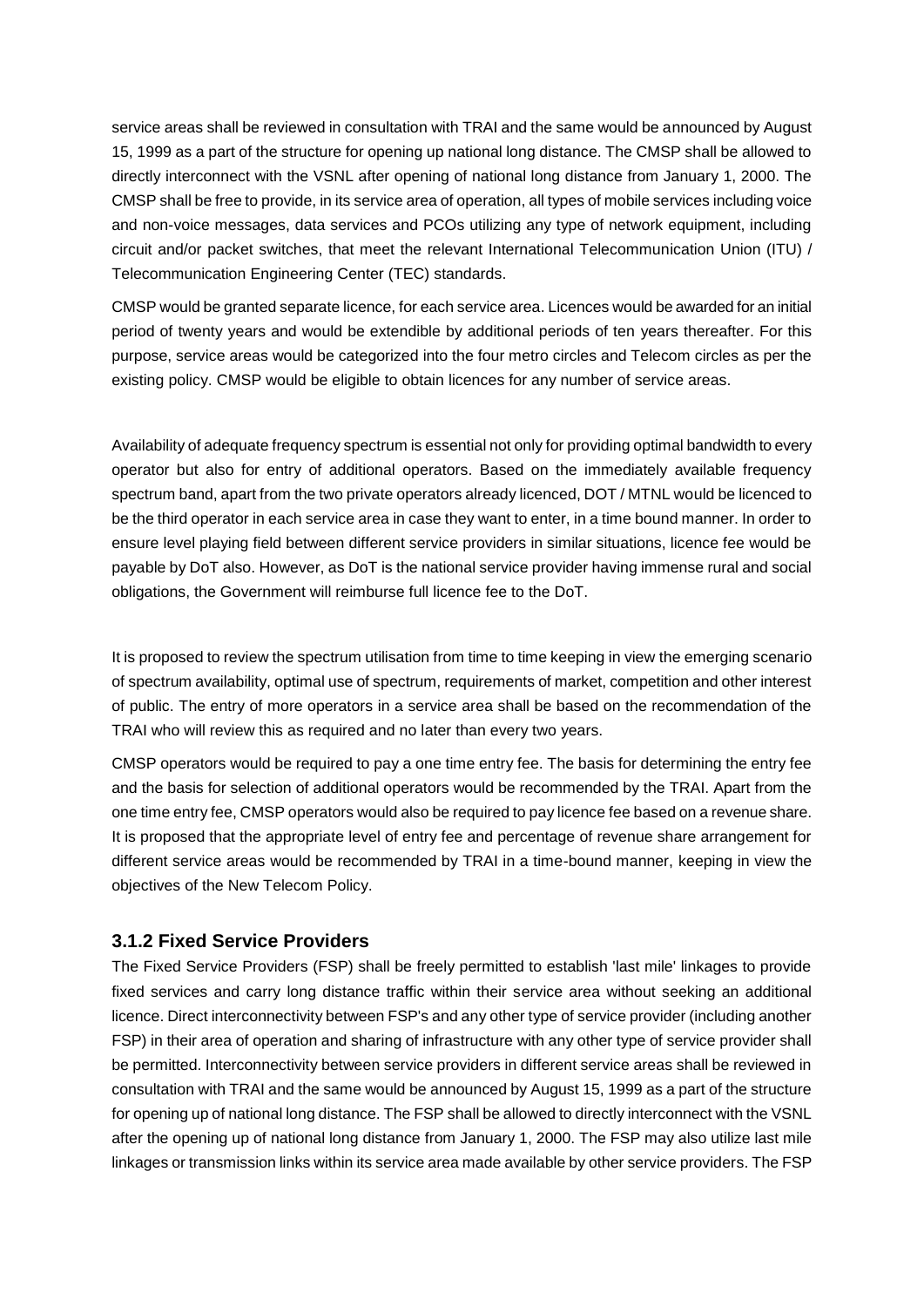shall be free to provide, in his service area of operation, all types of fixed services including voice and non-voice messages and data services, utilizing any type of network equipment, including circuit and/or packet switches, that meet the relevant International Telecommunication Union (ITU) / Telecommunication Engineering Center (TEC) standards.

The FSP shall be granted separate licence, on a non-exclusive basis, for each service area of operation. Licences would be awarded for an initial period of twenty years which shall be extended by additional periods of ten years thereafter. The FSPs shall be eligible to obtain licences for any number of service areas.

While market forces will ultimately determine the number of fixed service providers, during transition, number of entrants have to be carefully decided to eliminate non-serious players and allow new entrants to establish themselves. Therefore, the option of entry of multiple operators for a period of five years for the service areas where no licences have been issued is adopted. The number of players and their mode of selection will be recommended by TRAI in a time-bound manner.

The FSP licencees would be required to pay a one time entry fee. All FSP licencees shall pay licence fee in the form of a revenue share. It is proposed that the appropriate level of entry fee and percentage of revenue share and basis for selection of new operators for different service areas of operation would be recommended by TRAI in a time-bound manner, keeping in view the objectives of the New Telecom Policy.

As in the case for cellular, for WLL also, availability of appropriate frequency spectrum as required is essential not only for providing optimal bandwidth to every operator but also for entry of additional operators. It is proposed to review the spectrum utilisation from time to time keeping in view the emerging scenario of spectrum availability, optimal use of spectrum, requirements of market, competition and other interest of public.

The WLL frequency shall be awarded to the FSPs requiring the same, based on the payment of an additional one time fee over and above the FSP entry fee. The basis for determining the entry fee and the basis for assigning WLL frequency shall be recommended by the TRAI. All FSP operators utilising WLL shall pay a licence fee in the form of a revenue share for spectrum utilization. This percentage of revenue share shall be over and above the percentage payable for the FSP licence. It is proposed that the appropriate level of entry fee and percentage of revenue share for WLL for different service areas of operation will be recommended by TRAI in a time-bound manner, keeping in view the objectives of the New Telecom Policy.

### **3.1.3 Cable Service Providers**

Under the provisions of the Cable Regulation Act, 1995, Cable Service Providers (CSP) shall continue to be freely permitted to provide 'last mile' linkages and switched services within their service areas of operation and operate media services, which are essentially one-way, entertainment related services. Direct interconnectivity between CSP's and any other type of service provider in their area of operation and sharing of infrastructure with any other type of service provider shall be permitted. Interconnectivity between service providers in different service areas shall be reviewed in consultation with TRAI and the same would be announced by August 15, 1999 as a part of the structure for opening up national long distance. In view of convergence, it is highly likely that two-way communication (including voice, data and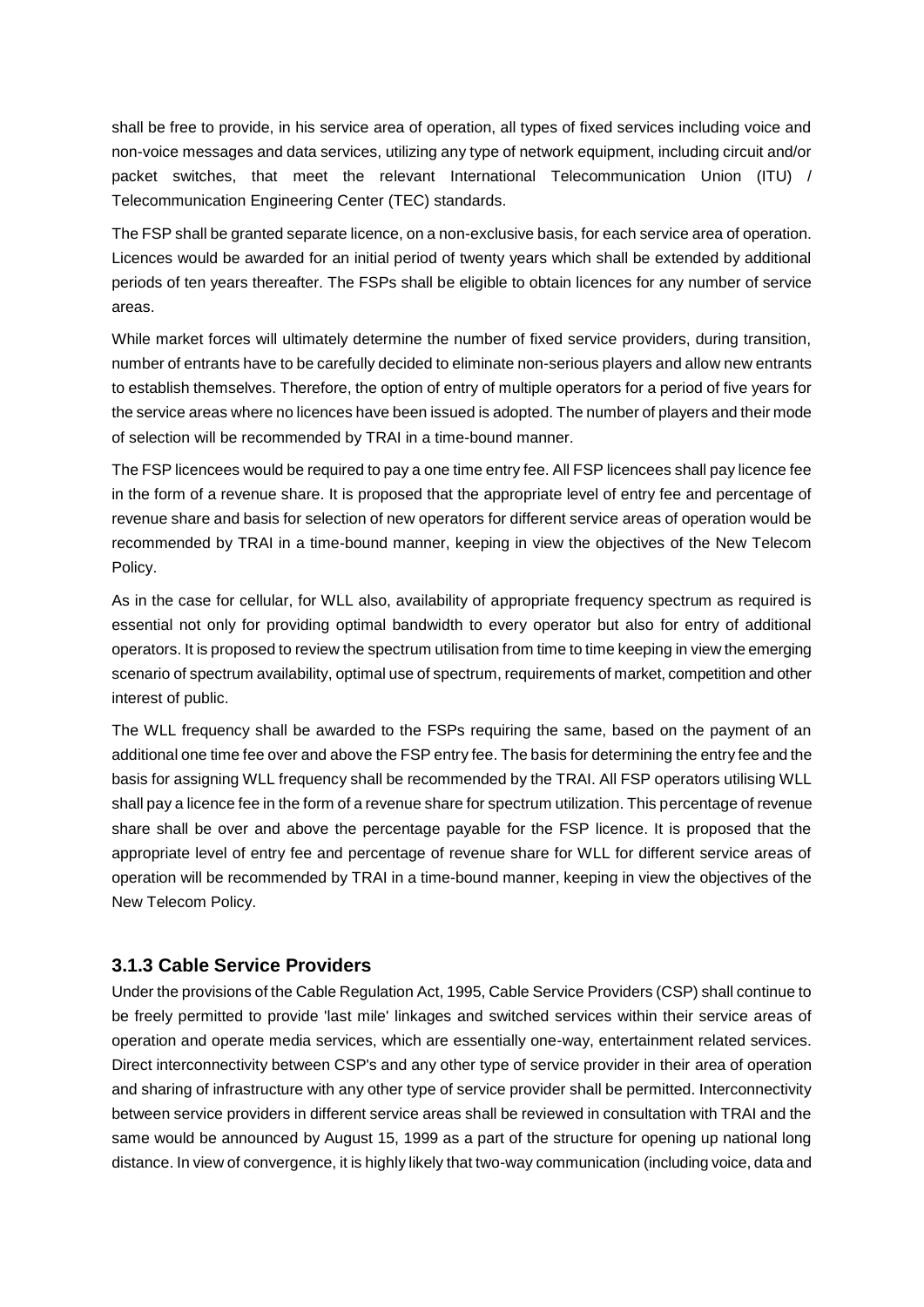information services) through cable network would emerge in a significant way in future. Offering of these services through the cable network would tantamount to providing fixed services. Accordingly, in case the above two-way communication services are to be provided by CSPs utilising their network, they would also be required to obtain an FSP licence and be bound by the licence conditions of the FSPs, with a view to ensure level playing field.

## **3.2 Internet Telephony**

Internet telephony shall not be permitted at this stage. However, Government will continue to monitor the technological innovations and their impact on national development and review this issue at an appropriate time.

## **3.3 Radio Paging Service Providers**

The Radio Paging Service Providers (RPSP) shall be permitted to provide paging services within their service area of operation. Direct interconnectivity between licenced RPSPs and any other type of service provider in their area of operation including sharing of infrastructure shall be permitted. Interconnectivity between service providers in different service areas shall be reviewed in consultation with TRAI and the same would be announced by August 15, 1999 as a part of the structure for opening up of national long distance.

The RPSP shall be granted separate licence, on a non-exclusive basis, for each service area of operation. Licences would be awarded for an initial period of twenty years and will be extended by additional periods of ten years thereafter. For this purpose, the service areas would be categorized as per the existing structure. The RPSP shall be eligible to obtain licences for any number of service areas.

Availability of adequate radio frequency spectrum is essential not only for providing optimal bandwidth to every operator but also for entry of additional operators. It is proposed to review the spectrum utilisation from time to time keeping in view the emerging scenario of spectrum availability, optimal use of spectrum, requirements of market, competition and other interest of public. The entry of more operators in a service area shall be based on the recommendation of the TRAI who would review this as required and no later than every two years..

The radio paging licencees shall pay a one time entry fee. The basis for determining the entry fee and the basis for selection of additional operators will be recommended by the TRAI. All radio paging licencees shall pay licence fee as a revenue share. It is proposed that the appropriate level of entry fee and percentage of revenue share for different service areas of operation will be recommended by TRAI in a time-bound manner, keeping in view the objectives of the New Telecom Policy. Further, TRAI may also examine and recommend the revenue sharing arrangements between RPSP and other access providers, subject to technical feasibility.

## **3.4 Public Mobile Radio Trunking Service Providers**

The Public Mobile Radio Trunking Service Providers (PMRTSP) shall be permitted to provide mobile radio trunking services within their service area of operation. Direct interconnectivity between licenced PMRTSP's and any other type of service provider in their area of operation shall be permitted after examining the legal implications in view of the CMSP licences

The PMRTSP shall be granted separate licence, on a non-exclusive basis, for each service area of operation. Licences would be awarded for an initial period of twenty years and will be extended by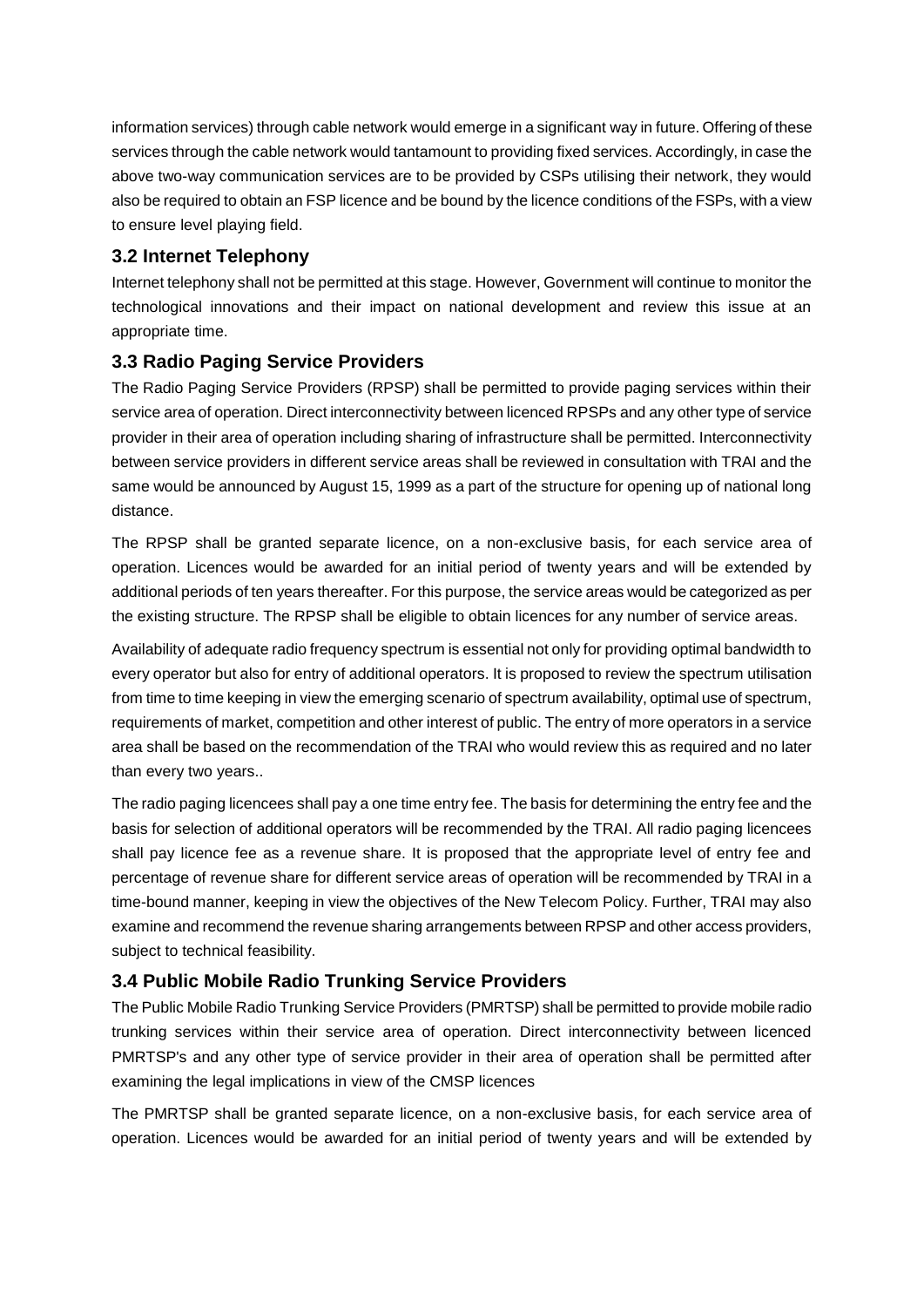additional periods of ten years thereafter. For this purpose, the service areas would be categorized as per the existing structure. The PMRTSP shall be eligible to obtain licences for any number of service areas.

PMRTSP licencees would be required to pay a one time entry fee. The basis for determining the entry fee and the basis for selection of additional operators will be recommended by the TRAI. Apart from the one time entry fee, PMRTSP licencees would also be required to pay licence fee based on a revenue share. It is proposed that the appropriate level of entry fee and percentage of revenue share arrangement for different service areas would be recommended by TRAI in a time-bound manner, keeping in view the objectives of the New Telecom Policy.

## **3.5 National Long Distance Operator**

National long distance service beyond service area to the private operators will be opened for competition with effect from January 1, 2000. To promote setting up long distance bandwidth capacity in the country, provide a choice to consumers and promote competition, all NLDOs should be able to access subscribers. With a view to achieve the above, all access providers shall be mandatorily required to provide interconnection to the NLDOs resulting in choice for subscribers to make long distance calls through any operator. For this purpose, the terms and conditions and other modalities would be worked out in consultation with TRAI and the same will be announced by August 15, 1999. The terms and conditions would also specify the number of operators, licence conditions on revenue sharing basis and other related issues.

Usage of the existing backbone network of public and private power transmission companies / Railways / GAIL, ONGC etc. shall be allowed immediately for national long distance data communication and from January 1, 2000 for national long distance voice communications.

Resale would be permitted for domestic telephony, announcement for the modalities thereof to be announced alongwith the opening up of national long distance by August 15, 1999. Resale on international long distance will not be permitted till the year 2004.

## **3.6 International Long Distance Services**

The subject of opening up of international telephony service to competition will be reviewed by the year 2004.

## **3.7 Other Service Providers**

For applications like tele-banking, tele-medicine, tele-education, tele-trading, e-commerce, other service providers will be allowed to operate by using infrastructure provided by various access providers. No licence fee will be charged but registration for specific services being offered will be required. These service providers will not infringe on the jurisdiction of other access providers and they will not provide switched telephony.

## **3.8 Global Mobile Personal Communication Services**

The Government has opened up the GMPCS market in India and has issued a provisional licence. The terms of the final licence would need to be finalised in consultation with TRAI by June 30, 1999. All the calls originating or terminating in India shall pass through VSNL gateway or in case of bypass, it should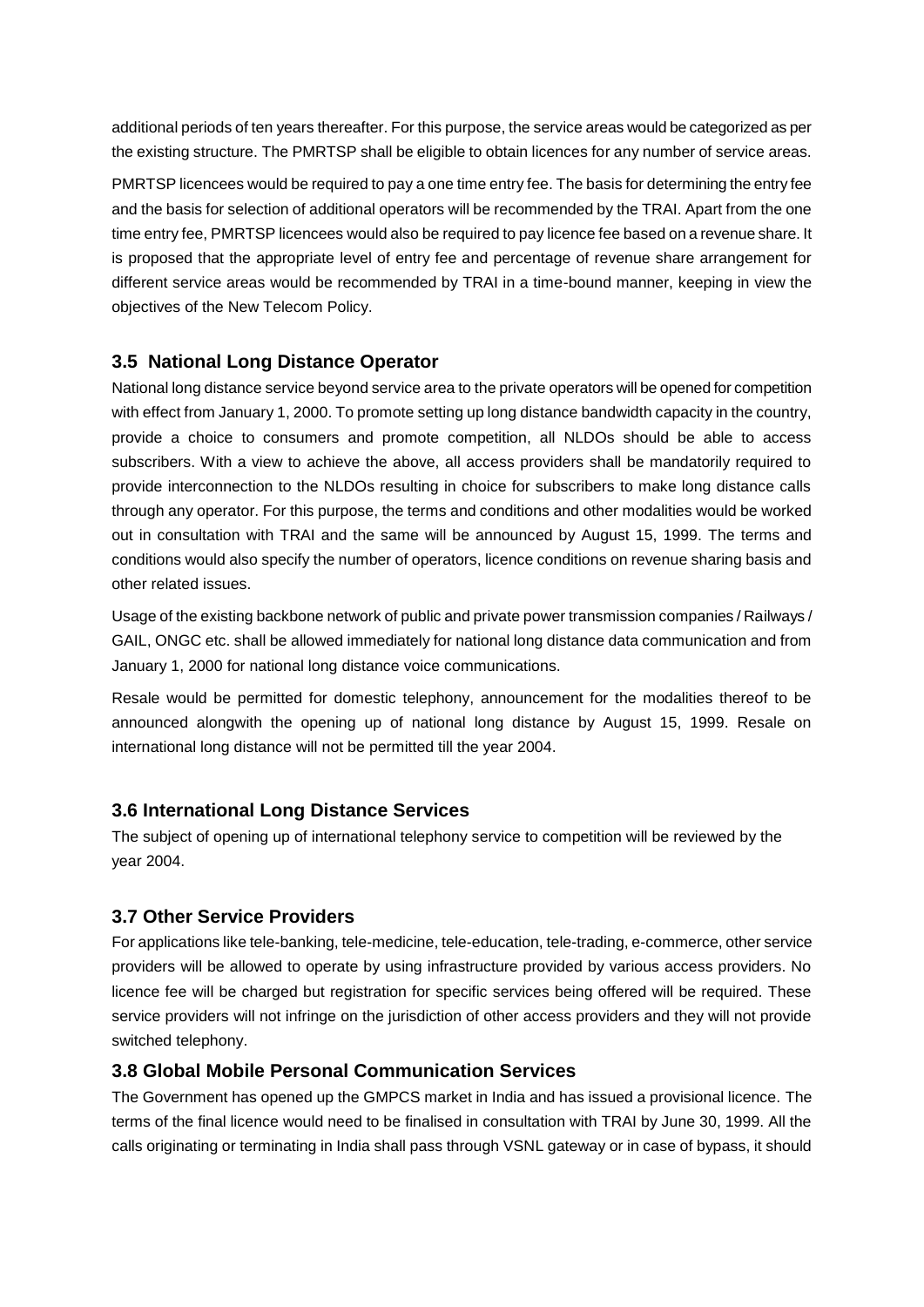be possible to monitor these calls in the Indian gateways. VSNL is also to be compensated in case gateway is bypassed.

The GMPCS operators shall be free to provide voice and non-voice messages, data service and information services utilising any type of network equipment, including circuit and/or packet switches that meet the relevant International Telecommunication Union (ITU) / Telecommunication Engineering Center (TEC) standards. However, the licences be awarded after the proposals are scrutinised from the security angle by the Government.

The appropriate entry fee/revenue sharing structure would be recommended by TRAI, keeping in view the objectives of the New Telecom Policy.

## **3.9 SATCOM Policy**

The SATCOM Policy shall provide for users to avail of transponder capacity from both domestic / foreign satellites. However, the same has to be in consultation with the Department of Space.

Under the existing ISP policy, international long distance communication for data has been opened up. The gateways for this purpose shall be allowed to use SATCOM.

It has also been decided that Ku frequency band shall be allowed to be used for communication purposes.

### **3.9.1 VSAT Service Providers**

The VSAT Service Providers shall be granted separate licence, on a non-exclusive basis for an initial period of twenty years and will be extended by additional periods of ten years thereafter. Interconnectivity between service providers in different service areas shall be reviewed in consultation with TRAI and the same would be announced as a part of the structure for opening up national long distance by August 15, 1999.

The VSAT service providers shall be granted separate licence, on a non-exclusive basis. Licences would be awarded for an initial period of twenty years and will be extended by additional periods of ten years thereafter.

VSAT licencees would be required to pay a one time entry fee. The basis for determining the entry fee and the basis for selection of additional operators will be recommended by the TRAI. Apart from the one time entry fee, VSAT licencees would also be required to pay licence fee based on a revenue share. It is proposed that the appropriate level of entry fee and percentage of revenue share arrangement would be recommended by TRAI in a time-bound manner, keeping in view the objectives of the New Telecom Policy.

## **3.10 Electronic Commerce**

On line Electronic Commerce will be encouraged so that information can be passed seamlessly. The requirement to develop adequate bandwidth of the order of 10 Gb on national routes and even terrabits on certain congested important national routes will be immediately addressed to so that growth of IT as well as electronic commerce will not be hampered.

### **3.11 Resolution of problems of existing operators**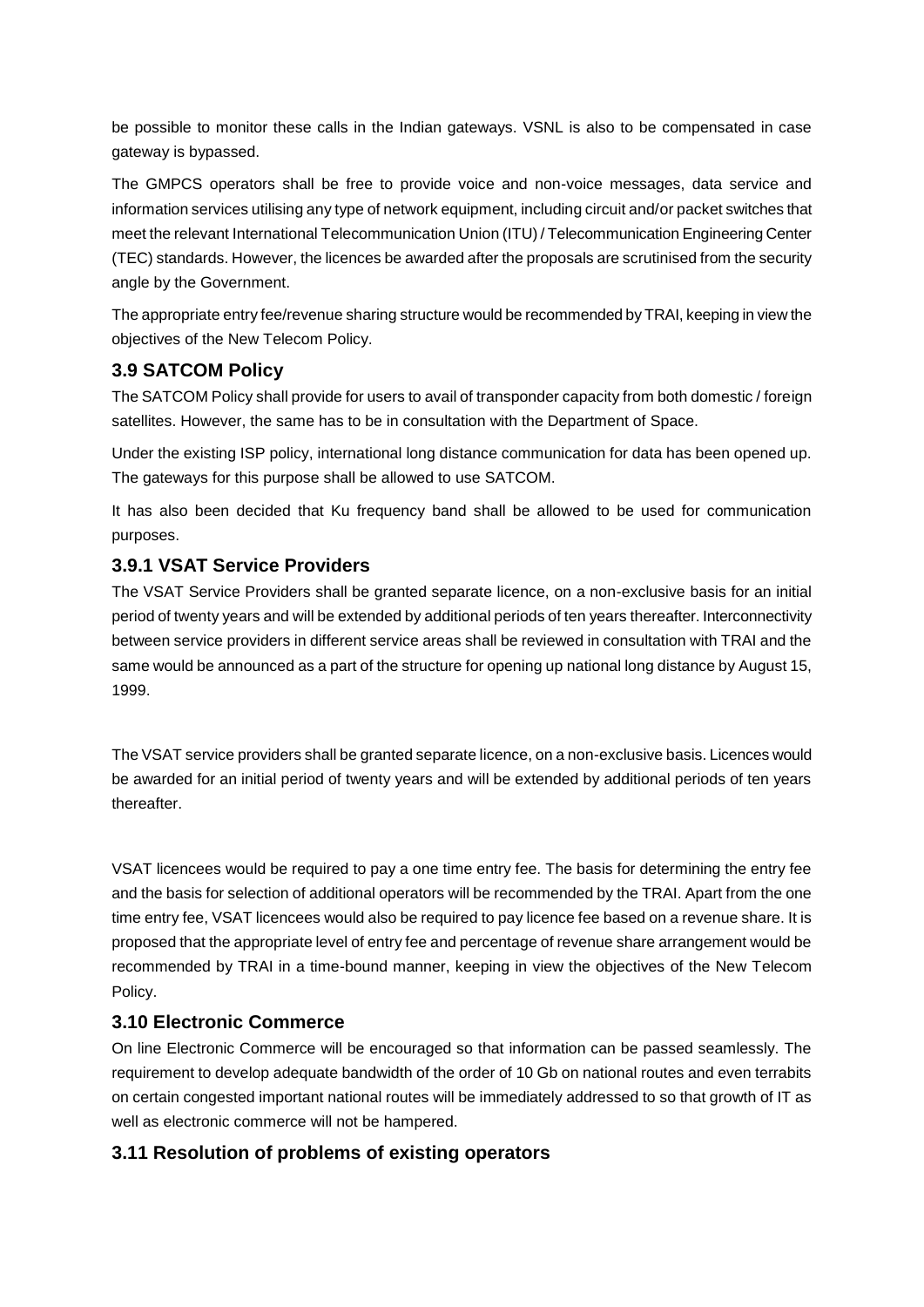The New Policy Framework which seeks to significantly redefine the competitive nature of industry, would be applicable to new licensees.

There are, however, multiple licences that have been issued by the Government for cellular mobile services, basic services, radio paging services, internet services etc. It is the Government's intention to satisfactorily resolve the problems being faced by existing operators in a manner which is consistent with their contractual obligations and is legally tenable.

### **4.0 Restructuring of DoT**

World-wide, the incumbent, usually the Government owned operator plays a major role in the development of the telecom sector. In India, DoT is responsible for the impressive growth in number of lines from 58.1 lakh on April 1, 1992 to 191 lakh in December 1998, showing a CAGR of 20%. DoT is expected to continue to play an important, and indeed, dominant role in the development of the sector.

Currently, the licensing, policy making and the service provision functions are under a single authority. The Government has decided to separate the policy and licensing functions of DoT from the service provision functions as a precursor to corporatisation. The corporatisation of DoT shall be done keeping in mind the interests of all stakeholders by the year 2001.

All the future relationship (competition, resource raising etc.) of MTNL / VSNL with the corporatised DoT would be based on best commercial principles.

The synergy of MTNL, VSNL and the coporatised DoT would be utilised to open up new vistas for operations in other countries.

#### **5.0 Spectrum Management**

With the proliferation of new technologies and the growing demand for telecommunication services, the demand on spectrum has increased manifold. It is, therefore, essential that spectrum be utilized efficiently, economically, rationally and optimally. There is a need for a transparent process of allocation of frequency spectrum for use by a service and making it available to various users under specific conditions.

The National Frequency Allocation Plan (NFAP) was last established in 1981, and has been modified from time to time since. With the proliferation of new technologies it is essential to revise the NFAP in its entirety so that it could become the basis for development, manufacturing and spectrum utilization activities in the country amongst all users. The NFAP is presently under review and the revised NFAP-2000 would be made public by the end of 1999, detailing information regarding allocation of frequency bands for various services, without including security information. NFAP shall be reviewed no later than every two years and shall be in line with radio regulations of International Telecommunication Union.

Relocation of existing Spectrum and Compensation:

- Considering the growing need of spectrum for communication services, there is a need to make adequate spectrum available
- Appropriate frequency bands have historically been assigned to defence & others and efforts would be made towards relocating them so as to have optimal utilisation of spectrum. Compensation for relocation may be provided out of spectrum fee and revenue share levied by Government.
- There is a need to review the spectrum allocations in a planned manner so that required frequency bands are available to the service providers.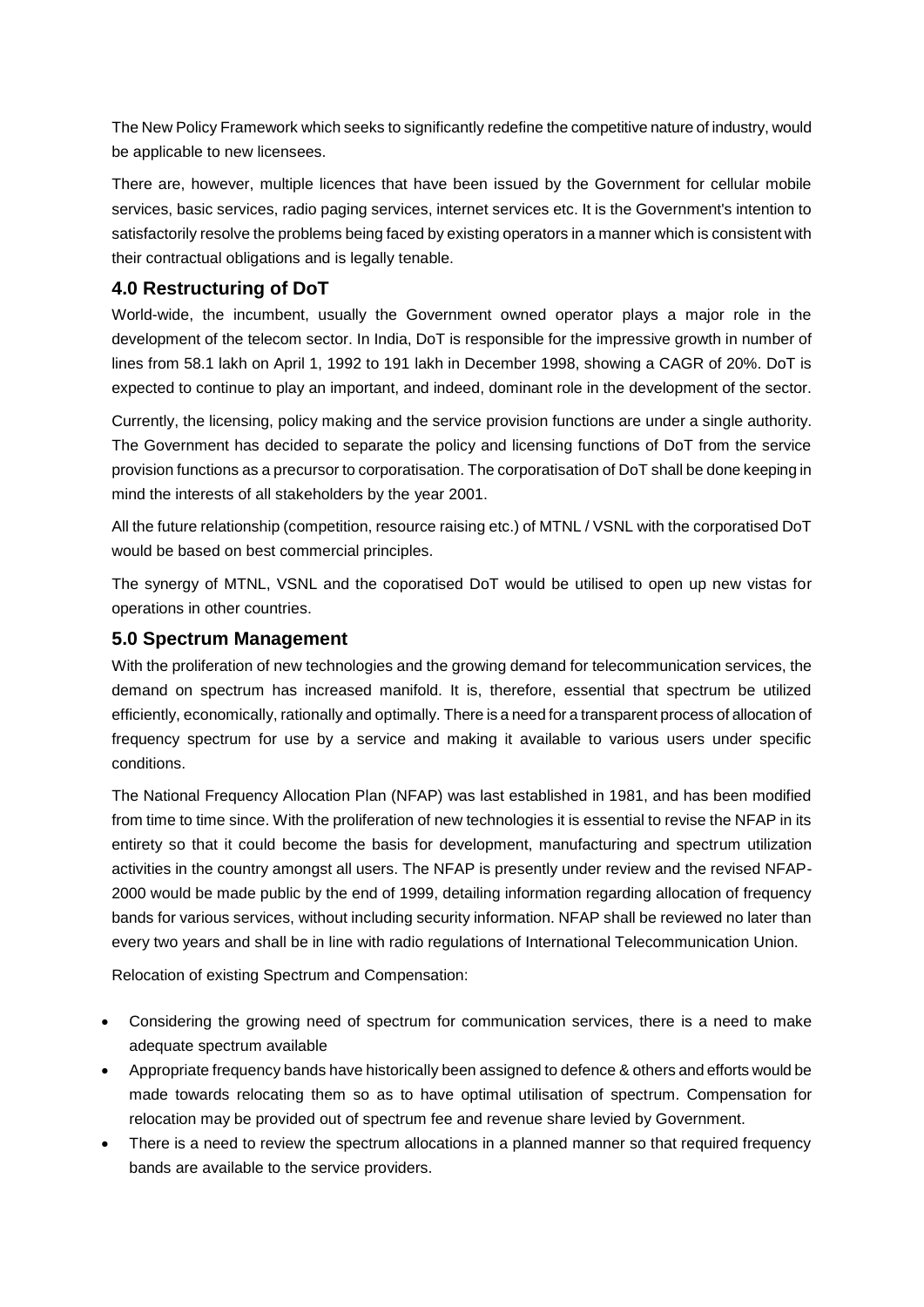There is a need to have a transparent process of allocation of frequency spectrum which is effective and efficient. This would be examined further in the light of ITU guidelines. For the present, the following course of action shall be adopted.

- Spectrum usage fee shall be charged.
- Setting up an empowered Inter-Ministerial Group to be called as Wireless Planning Coordination Committee (WPCC) as part of the Ministry of Communications for periodical review of spectrum availability and broad allocation policy.
- Massive computerisation in the WPC Wing will be started during the next three months' time so as to achieve the objective of making all operations completely computerised by the end of year 2000.

## **6.0 Universal Service obligation**

The Government is committed to provide access to all people for basic telecom services at affordable and reasonable prices. The Government seeks to achieve the following universal service objectives:

- Provide voice and low speed data service to the balance 2.9 lac uncovered villages in the country by the year 2002
- Achieve Internet access to all district head quarters by the year 2000
- Achieve telephone on demand in urban and rural areas by 2002

The resources for meeting the USO would be raised through a 'universal access levy' which would be a percentage of the revenue earned by all the operators under various licences. The percentage of revenue share towards universal access levy would be decided by the Government in consultation with TRAI. The implementation of the USO obligation for rural / remote areas would be undertaken by all fixed service providers who shall be reimbursed from the funds from the universal access levy. Other service providers shall also be encouraged to participate in USO provision subject to technical feasibility and shall be reimbursed from the funds from the universal access levy.

### **7.0 Role of Regulator**

The Telecom Regulatory Authority of India (TRAI) was formed in January 1997 with a view to provide an effective regulatory framework and adequate safeguards to ensure fair competition and protection of consumer interests. The Government is committed to a strong and independent regulator with comprehensive powers and clear authority to effectively perform its functions.

Towards this objective the following approach will be adopted:

- Section 13 of the TRAI Act gives adequate powers to TRAI to issue directions to service providers. Further, under Section 14 of the Act, the TRAI has full adjudicatory powers to resolve disputes between service providers. To ensure a level playing fields, it will be clarified that the TRAI has the powers to issue directions under Section 13 to Government (in its role as service provider) and further to adjudicate under Section 14 of the Act, all disputes arising between Government (in its role as service provider) and any other service provider.
- TRAI will be assigned the arbitration function for resolution of disputes between Government (in its role as licensor) and any licensee.
- The Government will invariably seek TRAI's recommendations on the number and timing of new licences before taking decision on issue of new licenses in future.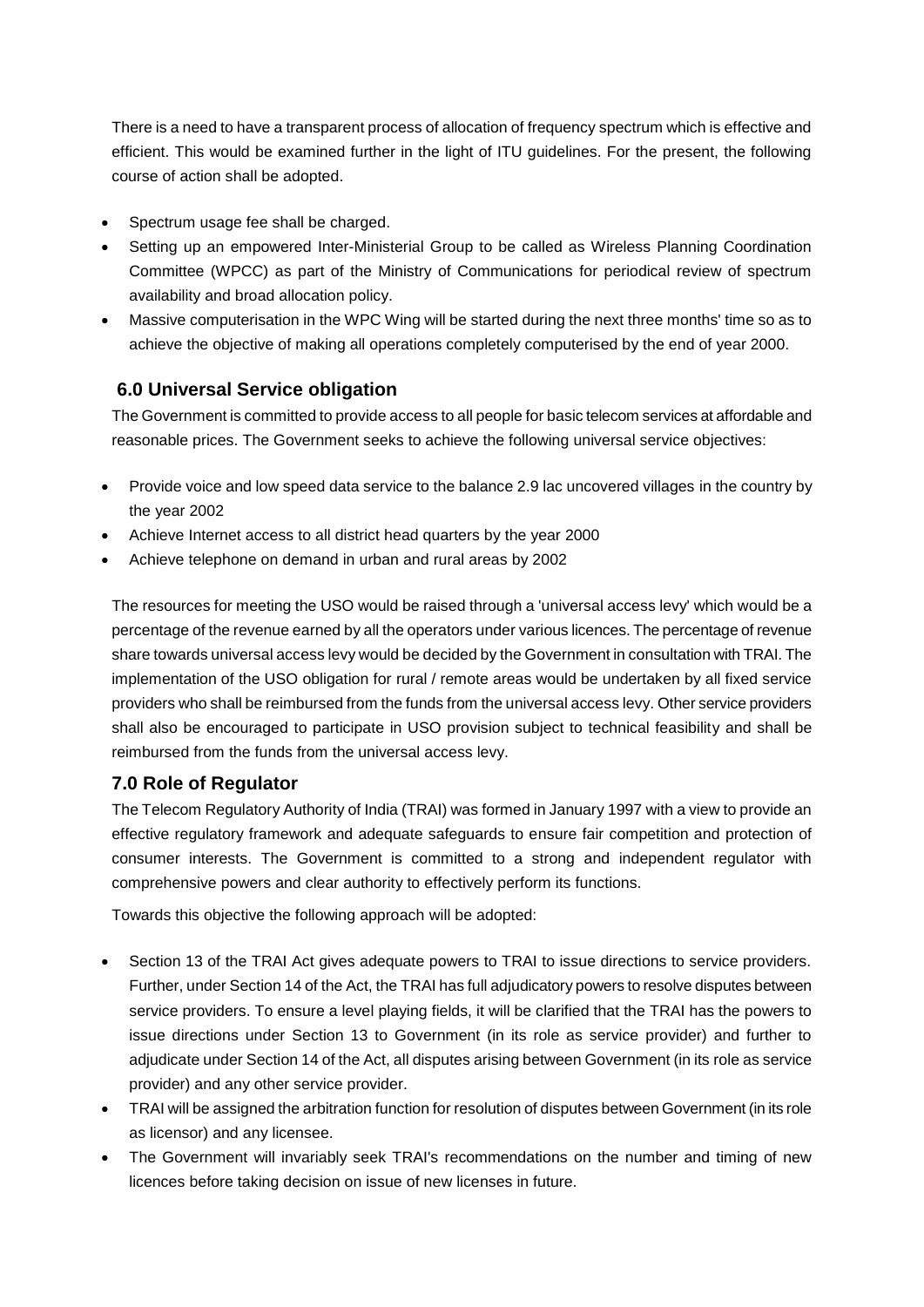The functions of licensor and policy maker would continue to be discharged by Government in its sovereign capacity. In respect of functions where TRAI has been assigned a recommendatory role, it would not be statutorily mandatory for Government to seek TRAI's recommendations.

## **8.0 Other Issues**

### **8.1 Standardisation**

To enable the establishment of an integrated telecommunication network, common standards with regard to equipment and services would be specified by the Telecom Engineering Centre (TEC). TEC would also continue to grant interconnect and interface approvals for various service providers.

### **8.2 Telecom equipment manufacture**

With a view to promoting indigenous telecom equipment manufacture for both domestic use and export, the Government would provide the necessary support and encouragement to the sector, including suitable incentives to the service providers utilising indigenous equipment.

### **8.3 Human resource development and training**

Human resources are considered more vital than physical resources. Emphasis would be placed on the development of human resources for all fields related to telecommunications and the dispersal of this expertise to the related fields. Such expertise shall also be made available to other countries.

## **8.4 Telecom research and development**

Recognising that telecommunications is a prime pre-requisite for the development of other technologies, telecommunications research and development (R&D) activities would be encouraged. Government would take steps to ensure that the industry invests adequately in R&D for service provision as well as manufacturing. Indigenous R&D would be actively encouraged with a view to accelerate local industrial growth and hasten transfer of technology. Premier technical institutions would be encouraged to undertake R&D activities on a contribution basis by the telecom service providers and manufacturers so as to develop multi-dimensional R&D activities in telecommunications and information technology.

#### 8.5 Disaster management

International co-operation in the use of terrestrial and satellite telecommunications technologies in the prediction, monitoring and early warning of disasters, especially in the early dissemination of information would be encouraged. Financial commitment to disaster management telephony and the development of appropriate regulatory framework for unhindered use of trans-boundary telecommunications would be put in place.

### **8.6 Remote area telephony**

Rural Telephony, areas of North East, Jammu & Kashmir and other hilly areas, tribal blocks, etc. may be identified as a special thrust areas for accelerated development of telecommunications. The Ministry of Defence shall be assigned a more active role in the development of telecommunications in such remote areas as are identified for accelerated development of telecommunications.

## **8.7 Export of Telecom equipment and services**

Export of telecom equipment and services would be actively incentivised. Synergies among the various telecom players (manufacturers and service providers) would be exploited and used to provide integrated solutions for exports.

## **8.8 Right of way**